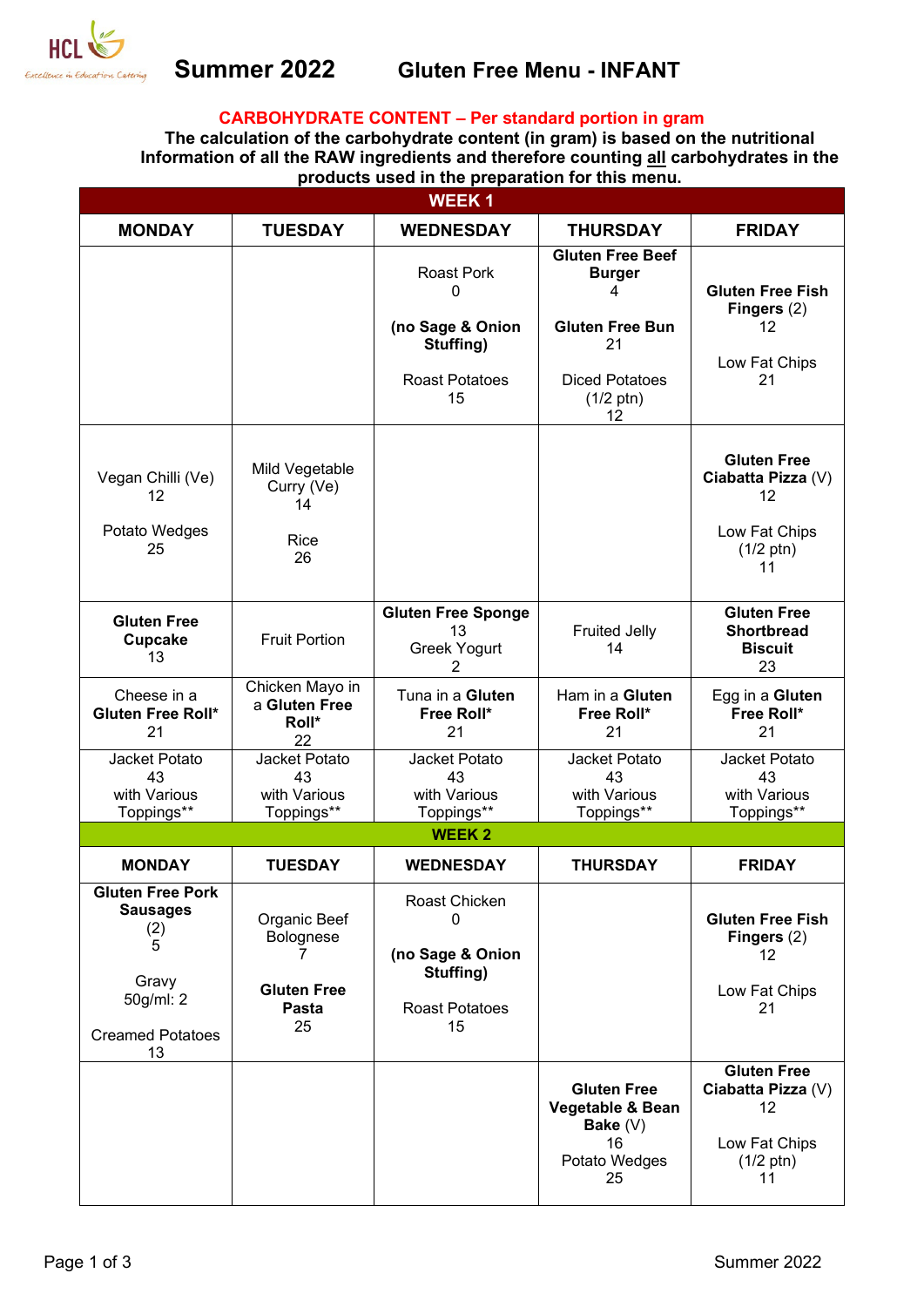| <b>Gluten Free</b><br>Sponge<br>13<br><b>Greek Yogurt</b><br>2         | <b>Fruit Portion</b>                                                                                                               | <b>Strawberry Mousse</b><br>8<br><b>Gluten Free</b><br><b>Shortbread Finger</b><br>11 | <b>Fruited Jelly</b><br>14                                            | <b>Gluten Free</b><br><b>Shortbread</b><br><b>Biscuit</b><br>23                              |
|------------------------------------------------------------------------|------------------------------------------------------------------------------------------------------------------------------------|---------------------------------------------------------------------------------------|-----------------------------------------------------------------------|----------------------------------------------------------------------------------------------|
| Tuna in a Gluten<br>Free Roll*<br>21                                   | Chicken Mayo in<br>a Gluten Free<br>Roll*<br>22                                                                                    | Ham in a Gluten<br>Free Roll*<br>21                                                   | Cheese in a<br><b>Gluten Free Roll*</b><br>21                         | Egg in a Gluten<br>Free Roll*<br>21                                                          |
| Jacket Potato<br>43<br>with Various<br>Toppings**                      | Jacket Potato<br>43<br>with Various<br>Toppings**                                                                                  | Jacket Potato<br>43<br>with Various<br>Toppings**                                     | Jacket Potato<br>43<br>with Various<br>Toppings**                     | Jacket Potato<br>43<br>with Various<br>Toppings**                                            |
|                                                                        |                                                                                                                                    | <b>WEEK3</b>                                                                          |                                                                       |                                                                                              |
| <b>MONDAY</b>                                                          | <b>TUESDAY</b>                                                                                                                     | <b>WEDNESDAY</b>                                                                      | <b>THURSDAY</b>                                                       | <b>FRIDAY</b>                                                                                |
| <b>Gluten Free</b><br><b>Chicken Grill</b><br>9<br>Potato Wedges<br>25 | <b>Quorn Frankfurter</b><br>(V)<br>(1)<br>2<br><b>Gluten Free Roll</b><br>21<br><b>Diced Potatoes</b><br>$(1/2 \text{ ptn})$<br>12 | Roast Gammon<br>0<br><b>Roast Potatoes</b><br>15                                      | <b>Plain Beef Mince</b><br>$\Omega$<br><b>Gluten Free Pasta</b><br>25 | <b>Crispy Coated</b><br>Salmon<br>8<br>Potato Wedges<br>25                                   |
|                                                                        | Tomato &<br>Chickpea Ragu<br>(Ve)<br>13<br><b>Gluten Free</b><br>Pasta<br>25                                                       |                                                                                       |                                                                       | <b>Gluten Free</b><br>Ciabatta Pizza (V)<br>12<br>Potato Wedges<br>$(1/2 \text{ ptn})$<br>13 |
| <b>Gluten Free</b><br>Sponge<br>13                                     | <b>Fruit Portion</b>                                                                                                               | <b>Gluten Free</b><br><b>Cupcake</b><br>13<br>Greek Yogurt<br>2                       | <b>Fruited Jelly</b><br>14                                            | <b>Gluten Free</b><br><b>Shortbread</b><br><b>Biscuit</b><br>23                              |
| Tuna in a Gluten<br>Free Roll*<br>21                                   | Cheese in a<br><b>Gluten Free</b><br>Roll*<br>21                                                                                   | Chicken Mayo in a<br>Gluten Free Roll*<br>22                                          | Ham in a Gluten<br>Free Roll*<br>21                                   | Egg in a Gluten<br>Free Roll*<br>21                                                          |
| Jacket Potato<br>43<br>with Various<br>Toppings**                      | Jacket Potato<br>43<br>with Various<br>Toppings**                                                                                  | Jacket Potato<br>43<br>with Various<br>Toppings**                                     | Jacket Potato<br>43<br>with Various<br>Toppings**                     | Jacket Potato<br>43<br>with Various<br>Toppings**                                            |

## **The numbers in the menu are referring to the total amount of carbohydrates in grams.**

*\*Gluten Free Roll 50g: 21 CHO (if baked by HCL on location)*

# *\*\* Toppings for Jacket Potatoes*

| <b>Topping</b>         | Carbohydrates/<br>Portion (g) |  |
|------------------------|-------------------------------|--|
| <b>Baked Beans</b>     |                               |  |
| Cheese                 |                               |  |
| Tuna                   |                               |  |
| Tomato & Chickpea Ragu |                               |  |